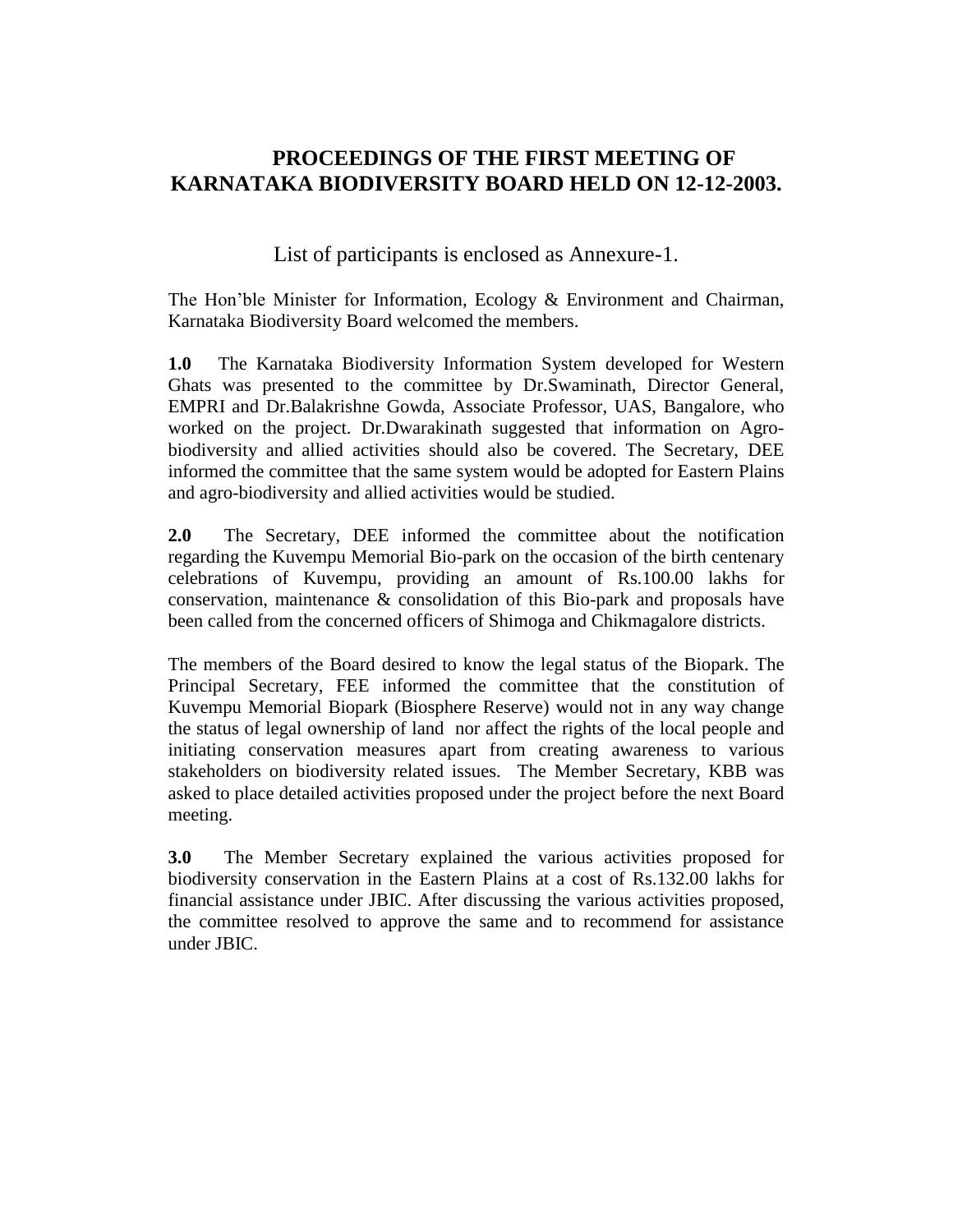**4.0** The Secretary (E&E) briefed the committee on the importance of the Western Ghats as one of the world's 18 Biodiversity hotspots.The committee was informed that project proposal on Biodiversity Conservation and Management of Coastal Karnataka at a cost of Rs.2420.00 lakhs was submitted to the Ministry of Environment and Forest (MoEF) for approval.

**5.0** The Member Secretary of the Board informed the committee about loss of endemic fish species in the state and the need to protect by declaring them as fish sanctuaries. The Board resolved to recommend to the Government to take appropriate steps to declare following areas as fish sanctuaries apart from taking protective measures.

| No. | <b>Sanctuary</b>           | <b>River</b> | <b>Taluk</b>             | <b>District</b>                |
|-----|----------------------------|--------------|--------------------------|--------------------------------|
| 1.  | Muthatti to Shivanasamudra | Cauvery      | Malavalli &<br>Kollegala | Mandya &<br>Chamaraja<br>Nagar |
| 2.  | Nisargadhama               | Cauvery      | Kushalnagar              | Madikeri                       |
| 3.  | Sringeri                   | Tunga        | Sringeri                 | Chikmagalur                    |
| 4.  | Jammatagi                  | Tunga        | Koppa                    | Chikmagalur                    |
| 5.  | Chippalgudda               | Tunga        | Theerthahalli            | Shimoga                        |
| 6.  | Bachanayakana gundi        | Kumaradhara  | Sullya                   | D. Kannada                     |
| 7.  | Todikana                   | Chandragiri  | Sullya                   | D.Kannada                      |
| 8.  | Thinagle                   | Seethanadi   | Karkala                  | Udupi                          |
| 9.  | Bhagavathi Chaya Kolla     | Krishna      | Surpura                  | Gulbarga                       |
| 10. | Dharmastala Bathing Ghat   | Netravathi   | Belthangadi              | D. Kannada                     |
| 11. | Nalkur                     | Kumaradhara  | Sullya                   | D. Kannada                     |
| 12. | Uppukala, Balugodu         | Kallaje      | Sullya                   | D.Kannada                      |
| 13. | Ramaguli                   | Gangavali    | Ankola                   | U.Kannada                      |

**6.0** Ratification of actions taken by Karnataka Biodiversity Board.

- a) Ratified
- b) Ratified
- c) Approved

**7.0** The committee after examining the various administrative and financial powers proposed, approved the delegation of powers to Member Secretary of KBB as detailed in annexure -2 appended to this proceedings.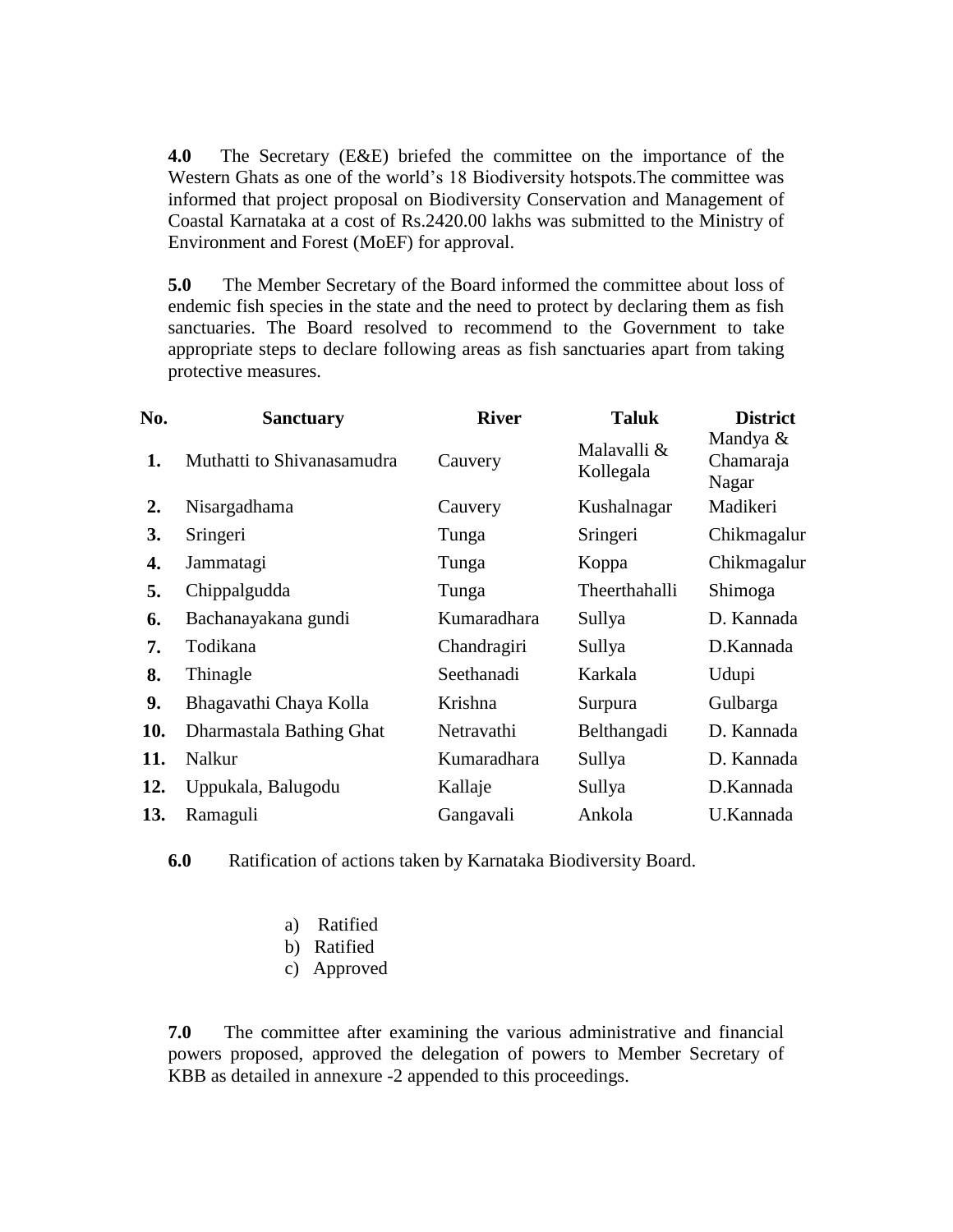**8.0** The matter on registration of Karnataka Biodiversity Board under Indian Companies Act or Karnataka Societies Act was discussed at length and decided to refer the matter to law department for opinion.

**9.0** The Member Secretary of the Board informed that Government had accorded permission to open an account in any nationalized Bank and accordingly a savings bank account has been opened in Vijaya Bank, Mayo Hall Branch, Bangalore-1.

**10.0** Prof.Madhav Gadgil, IISc briefed the committee about preparation of the Karnataka Biodiversity Strategy and Action Plan (KBSAP) and suggested that the Board take suitable follow up actions on various strategies proposed.The Principal Secretary, FEE opined that KBSAP should become a basis for working out strategies for the conservation of biodiversity.

The Chairman felt that various subcommittees on different disciplines like Agriculture, Horticulture, Fisheries, Animal Husbandry, Patents etc., need to be constituted. It was suggested that the commissioner for agriculture could head the subcommittee on agriculture and horticulture and the opinion of Principal Secretary animal husbandry and fisheries be obtained in the subcommittee pertaining to animal husbandry. The Secretary, DEE agreed to examine the same and issue appropriate orders.

**11.0** Prof.Madhav Gadgil, brought to the notice of the committee about the provisions under the Biological Diversity Act, 2002 for the development of a well-designed Biodiversity Information System to serve as a knowledge base. He also suggested compiling all the information available with different institutions/departments on Biodiversity and creating a network. The Member Secretary, KBB to obtain from Prof. Madhav Gadgil, the required information pertaining to institution/organisation, who have developed information systems on biodiversity and examine how this information system could be net worked and brought into a common platform.

**12.0** Prof. Madhav Gadgil, informed committee about efforts made in developing a model on methodology for documenting local Biodiversity by High school students in the form of School Biodiversity Registers.

**13.0** Prof. Madhav Gadgil also suggested for establishment of BMCs at all PRIs and local bodies as per provisions under the Biological Diversity Act, 2002. He briefed the committee about engaging CES, IISc, Bangalore by MoEF to develop the modalities for preparation of People's Biodiversity Registers (PBR).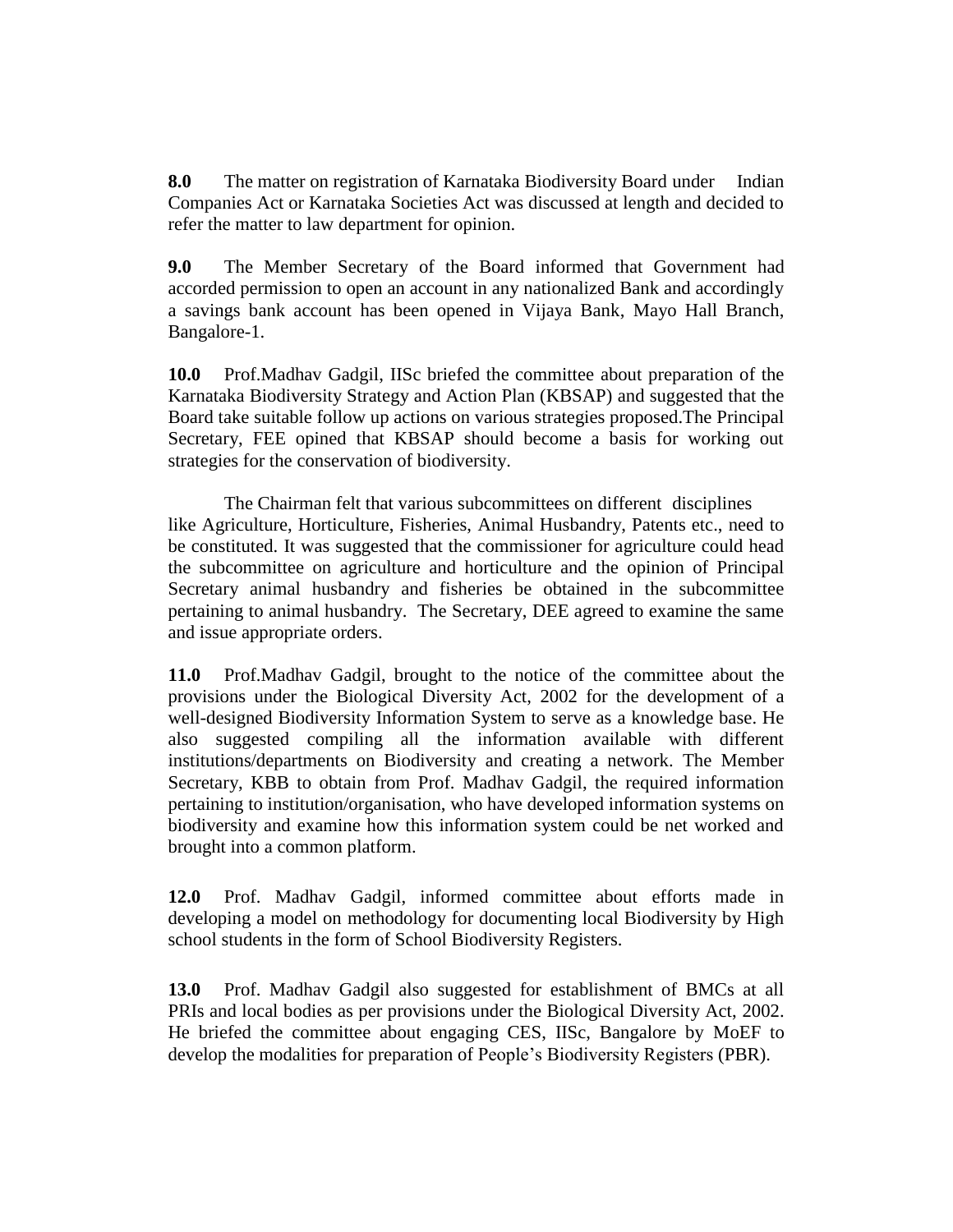He has volunteered to prepare a position paper on People's Biodiversity Registers and School Biodiversity Registers for circulating among the members of the Board.

**14.0** Dr. Mahalingappa stressed the need for systematic inventory of medicinal Plant wealth in natural forests of Karnataka and the necessity for assessing the sustainable use. The Chairman opined that systematic inventory of medicinal plants is very important and the information on medicinal plants already available in different institutions should be compiled and documented.

**15.0** Dr.Sharathchandra stated that the process of obtaining a patent is a long and costly affair and there is a need to create awareness on Intellectual Property Rights (IPR) and procedures. Further, he suggested collecting information from the patent cell of IISc, National Law School, eminent patent lawyers and others. The Chairman agreed to invite IPR experts like, Dr. Ramakrishna, Mrs.Sangeetha Udgoankar, Dr.Kiran Mujumdar, Dr.Prakash and others for the next meeting to deliberate on the issue.

The meeting concluded with vote of thanks.

 **Sd/- Chairman Karnataka Biodiversity Board and and and** *and*  **Hon'ble Minister for Information, Ecology and Environment**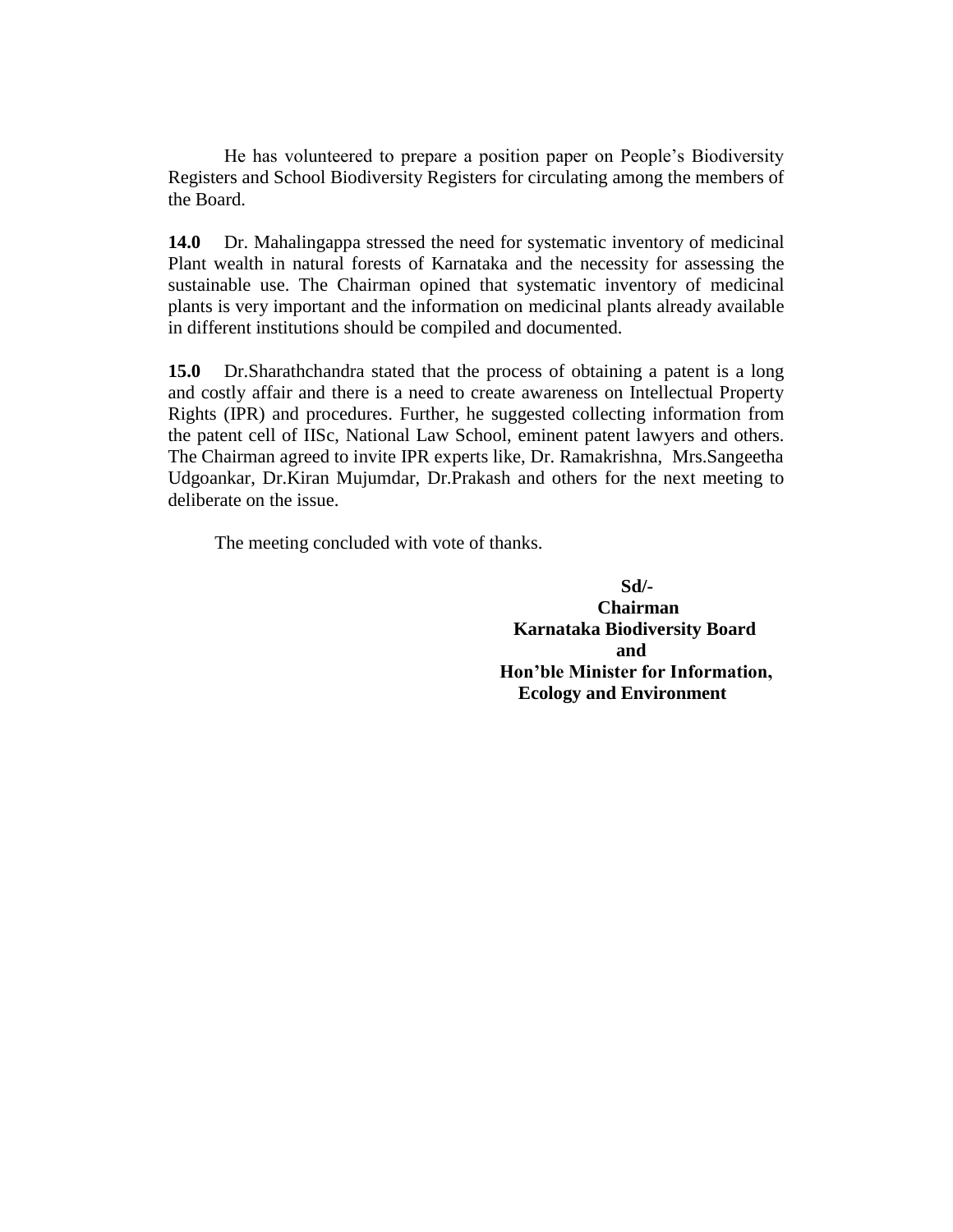## Annexure  $-1$

List of Members present for the first meeting of Karnataka Biodiversity Board held on 12-12-2003

- 1. Hon'ble Minister for Information, Ecology and Environment, Govt. of Karnataka, Bangalore.
- 2. Principal Secretary to Government Forest, Ecology and Environment Dept.
- 3. Secretary to Government Ecology &Environment Forest, Ecology and Environment Dept.
- 4. Representative of Principal Secretary Agriculture and Horticulture Dept.
- 5. Representative of Director Indian System of Medicine &Homeopathy Dept.
- 6. Prof. Madava Ghadgil, Centre for Ecological Sciences Indian Institute of Science Bangalore  $-12$ .
- 7. Dr.Dwarkinath, (Ex-Vice Chancellor) UAS, Bangalore.